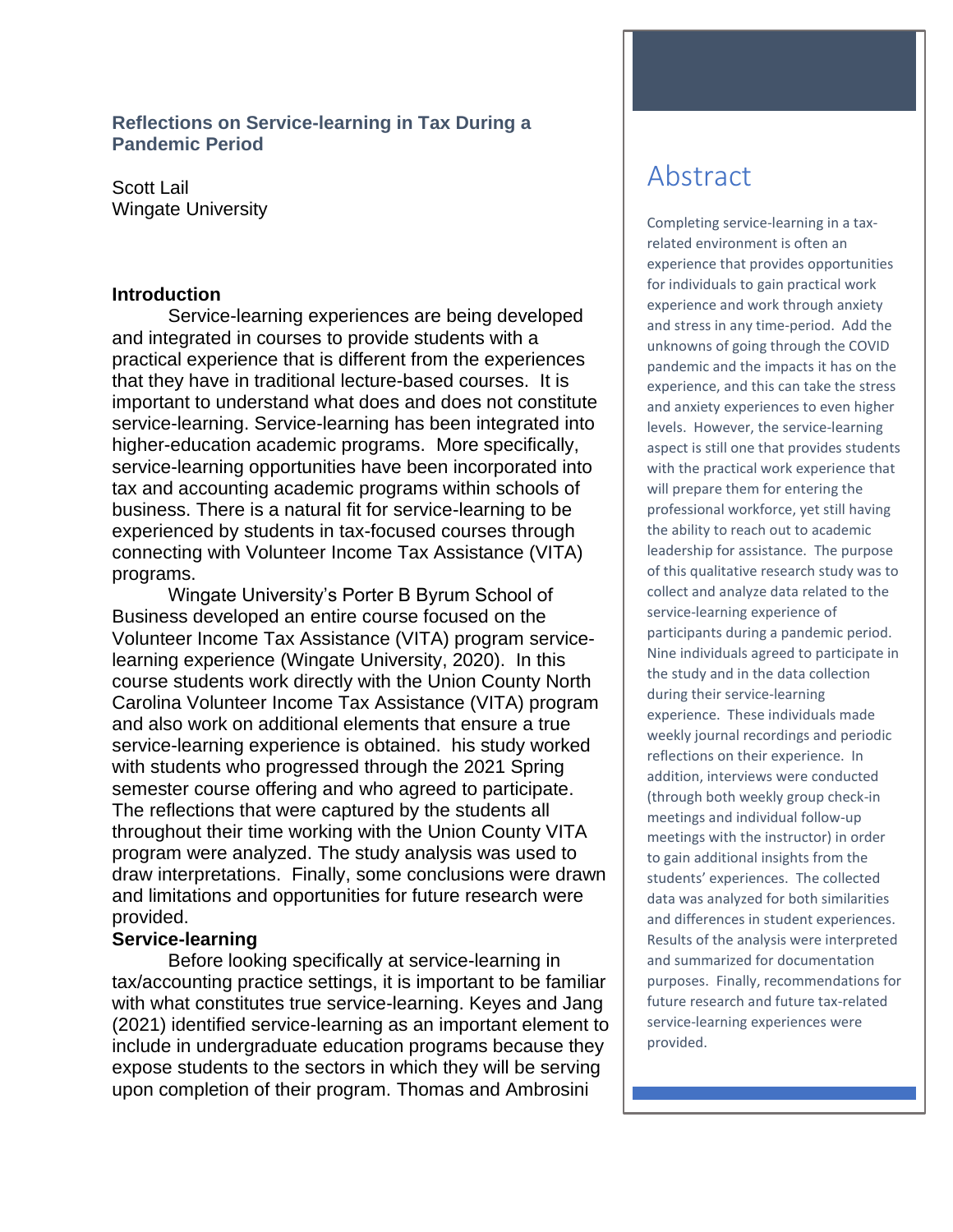(2021) noted that service-learning could take place between students and either forprofit or non-profit community organizations, with the key being keeping the student at the forefront of a student-faculty-institution-community organization relationship matrix.

Rama, Ravenscroft, Wolcott, and Zlotkowski (2000) pointed out that servicelearning can represent a wide-range of activities from day-long projects to fully integrated educational courses. What sets service-learning apart from other approaches is the inclusion of an intellectual focus and outcomes. Wakefield and Sissom (2013) noted the connection between service-learning and community engagement. Community engagement is centered around being based in and interacting with a community. While service-learning and community engagement are connected, service-learning goes beyond community engagement by adding academic elements such as stated objectives for projects and opportunities for reflections to make a more fully-developed experience for participants. Block and Bartkus (2019) noted the important role of service-learning in higher education settings of providing students with a realistic perception of the issues they will be working with when they enter a practical setting. Service-learning is associated with community service in that the learning experience helps meet a community need by providing a service. Yet, service-learning goes beyond community service by adding a structured learning experience as well.

Butin (2015) pointed out how service-learning promotes meaningful scholarship while engaging with active community members. Celio, Durlak, and Dymnicki (2011) found that participating in a service-learning project led to positive gains in five areas: self-awareness/self-respect, an increased desire to learn, improved academic performance, increased connection with community, and heightened social skills. Papamarcos (2002) noted that, in order to be effective, service-learning opportunities need to be as narrowly defined as possible and be undertaken only by qualified: students, community members, and faculty. Tschopp (2004) explored the emerging trend at the time to include more service-learning projects and experiences within the higher education setting. Multiple competency areas would benefit from utilizing service-learning in higher education, in particular within a school of business. Functional competencies such as mastering technical skills, personal competencies such as problem-solving interaction and project management, as well as broad-based perspective competencies such as written reflections and client work make up these multiple competency areas.

Hurt (2007) applied a "layered approach" to how accounting should be presented in education. Layer four, of six total, focused in on service-learning. The importance of: developing clear criteria, ensuring both service and learning elements, utilizing appropriate assessment measures, and providing opportunities for reflection were the main suggestions provided for establishing an effective service-learning experience for students. Conner and Erickson (2017) utilized Contact Theory (used to determine how different face-to-face interaction conditions would encourage technical, social, and personal growth of participants) in determining service-learning experiences were more effective when they had more elements of Contact Theory present as compared to experiences with less elements of Contact Theory present.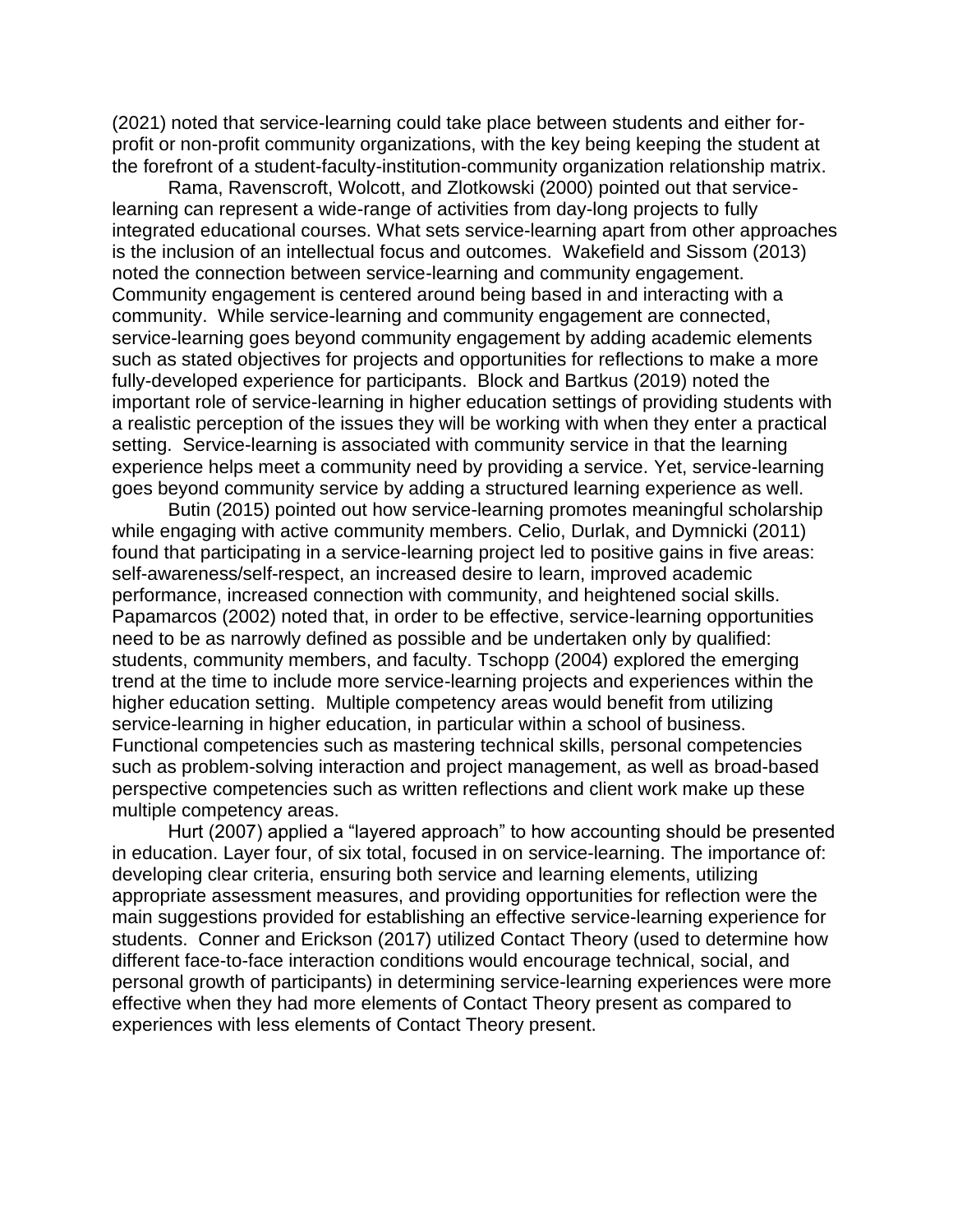#### **Service-learning in Accounting/Tax Settings**

Now that service-learning has been discussed in general, the focus needs to be tightened to service-learning in accounting and/or tax settings. The focus will begin with general accounting courses and end with Volunteer Income Tax Assistance (VITA) specific courses. McCoskey and Warren (2003) reviewed the service-learning approach when being applied to teaching accounting, noting the role it played in the active engagement of students in the learning process as recommended by the Accounting Education Change Commission (AECC). The authors noted how service-learning experience took role-playing to a higher level of achievement since it was being applied to real-world settings. Students were encouraged to keep journals/reflections to assist in the measurement of the experience. The authors then reported some benefits of service-learning. Students gained experience applying technical knowledge gained in the classroom to practical settings and also practice the core values of being an accountant as prescribed by the American Institute of Certified Public Accountants (AICPA). Faculty in the institutions benefit from gaining experience in being facilitators and in being connected with the practical environments for which they teach academic technical knowledge. The University as a whole benefits from having University members serving in socially-responsible roles. The Community organization, as well as the community, benefits from working with fresh perspectives and approaches to service offerings and needs. Finally, the accounting profession as a whole benefits from having entry-level individuals already having obtained practical experience in a real-world setting before joining their organization.

Still and Clayton (2004) reviewed a couple of studies focusing on the impact of a service-learning component being utilized in Accounting courses at their institution. An Auditing course utilized service-learning in the form of a project. Students worked through a process of providing auditing-related services to outside organizations related to their accounting systems. Students interacted directly with the organizations and also in developing and carrying out the service plan. Outputs of this project included the creation of a manual given to the organization focusing on recommended procedures, as well as a presentation created and delivered to fellow students in the course. Still and Clayton (2004) also reviewed a service-learning element included in a Governmental/Nonprofit Accounting course. Students in the course were connected with a nonprofit organization with which they will work with on a service-learning project. Students were required to work directly with the nonprofit organization members while reviewing their accounting procedures and practices for recommended changes or updates. Outputs of this project included written procedures shared with the nonprofit organization for review and implementation, as well as a presentation created and delivered to fellow students in the course.

Gujarathi and McQuade (2002) conducted a case study of a service-learning element included in an Intermediate Accounting course at their institution. Students had an option to participate in a service-learning project where they performed 10-12 hours of service to a community organization over the course of the semester. The project was not dictated, but tailored to the needs of the community organization. Outputs from the project included any written reports/information provided to the community organization, as well as documented reflections of the learning experience made by the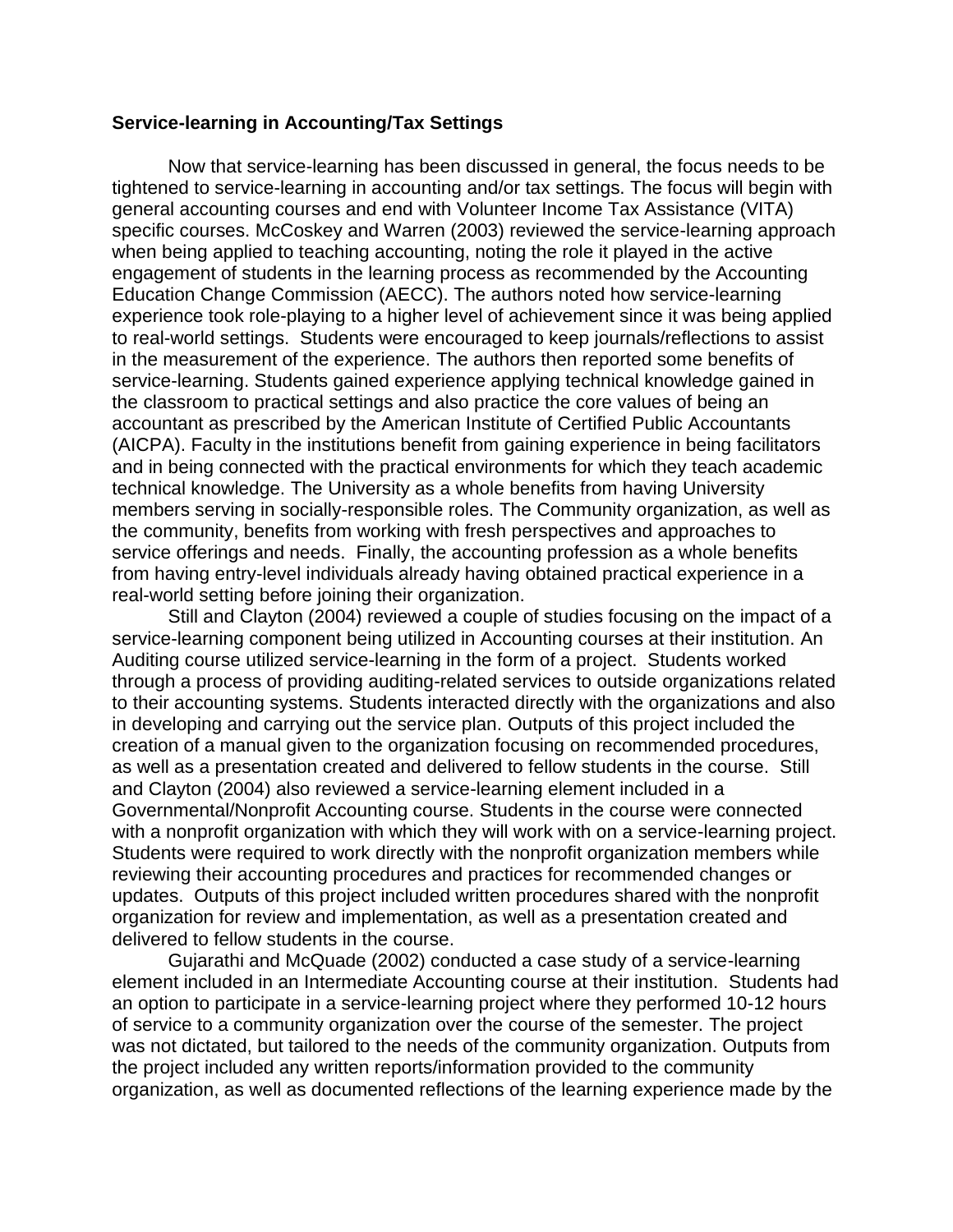students. Feedback was collected from both the student and the community organization at the end of the service-learning project.

Zamora (2011) proposed the use of service-learning in a Management Accounting course. The service-learning element that was proposed involved working with a profit-motivated community business organization. The argument for this approach was that students would be able to translate over the for-profit examples used in academic settings more freely to the projects that they will work on when they are for profit-motivated business organizations. With this said, the process of implementing the service-learning element in the course followed closely with any other service-learning element application in a course. The importance of: scheduling, documenting, interacting, producing, and reflecting were all covered in the process application discussion.

Bootsma, Jeffrey, and Perkins (2021) conducted a study focused on measuring the extent of learning that a student actually achieves while participating in a Volunteer Income Tax Assistance program and found that students obtained both technical tax knowledge and soft-skill knowledge through interacting with and working with community members. Price and Smith (2008) explored the potential that the IRS Volunteer Income Tax Assistance (VITA) program could present to students of an accounting program as a service-learning opportunity. Three different VITA programs were participated in and there was diversity in approaches and processes found in each program. This diversity was found to provide the opportunity to review three different service-learning program options that currently existed. The first program option that was reviewed had law school participants in mind. The second program option that was reviewed had ministry organization member participants in mind. The third program reviewed had participants that were connected with an already-established social organization (AARP) in mind. The conclusion reached was, while the three reviewed program options each had their place, there was also created an opportunity for VITAbased service-learning options based in accounting program educational settings within a university.

Strupeck and Whitten (2003) discussed the use of service-learning in accounting specific programs, specifically the use of service-learning in the form of work with the IRS volunteer income tax assistance program (VITA). Two universities had their VITA service-learning programs reviewed in study. The first university had a history of starting and stopping the service-learning program. The key factors that were found to impact the service-learning program's effectiveness included: faculty involvement and support, university administration support, technology and technical support, and community/government agency support. The second university had a history of continuous offering of the service-learning program, which is offered as an official accounting course. The factors that were found to help lead to the program's success included the same: faculty involvement and support, university administration support, technology and technical support, and community/government agency support. The second university illustrates how effective the service-learning program can work when these factors are in place.

Blanthorne and Westin (2016) conducted a comprehensive review of literature related to the Volunteer Income Tax Assistance (VITA) program and how it could be incorporated into an accounting educational program to bring the research in this area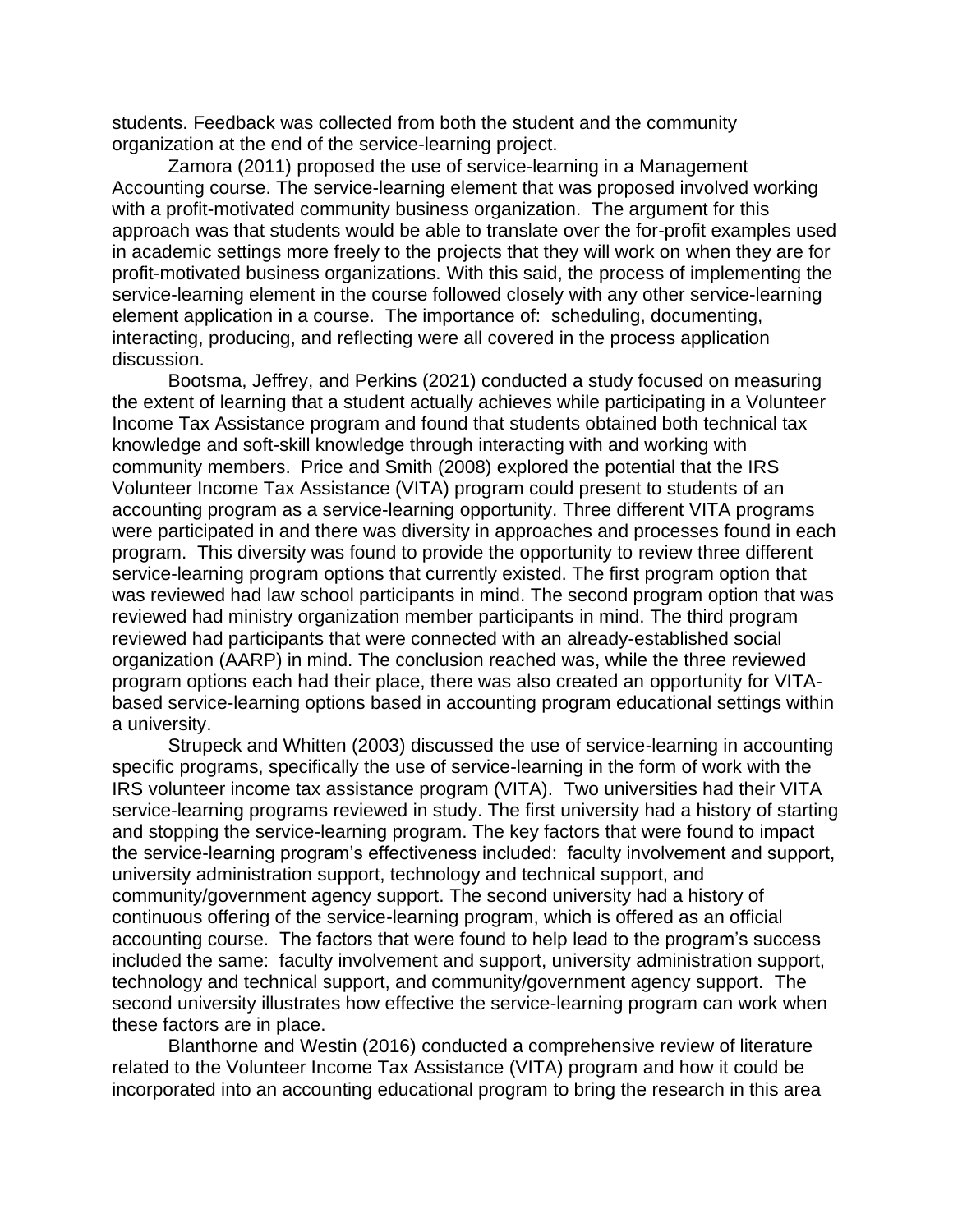up-to-date. The key takeaways from this review matched those of other journal articles. The benefactors of a VITA service-learning experience included: students, faculty, educational institutions, community organizations, and community members. The alternative structures of the VITA service-learning program were covered in the review and pointed out their important contribution of allowing for customization and flexibility in such a service-learning program to meet the specific environments in which they exist. Best practices were suggested for implementing a VITA-based service-learning program and these also matched those of other journal articles. Structure should be in place from the beginning. Planning and timeliness are important. Student, faculty, and university administration involvement and commitment are vital for success of the program. Elements of the AICPA's Model Tax Curriculum were reviewed as a part of this process and the role that a VITA-based service-learning program can play in helping fulfill this curriculum still exists today.

#### **Study**

The current qualitative study focused on a service-learning course within Wingate University's Porter B Byrum School of Business. The course- ACCT 426 Volunteer Income Tax Assistance (VITA) Program- counts as a general Accounting course elective for academic credit purposes. he course is aimed at providing practical experience to students involved in: Accounting, Finance, Management, Marketing, and Math/Business majors. Students from other majors may request permission to enroll in the course, but there is a maximum limit of twenty students allowed to take the course each Spring semester as this matches the resources available to the students at the community partner organization. The community partner organization worked with is the Union County Volunteer Income Tax Assistance (VITA) program, which is located in Union County, North Carolina. The Union County VITA program utilizes volunteers from the community that include retired and current working professionals. Wingate University students make up a part of this volunteer team. Students did not receive any compensation from either Union County or Wingate University for participating in the service-learning experience. Students actively worked with both the course instructor and a contact with the Union County VITA program each and every week of the course. For this study, a total of nine students participated in the study.

During the service-learning course, students began by reviewing Internal Revenue Service (IRS) prepared material and successfully passing a certification test prior to being allowed to work with community members. Following the successful completion of this test, students then spent time working on location at the Union County VITA program. While at the Union County VITA location, students had the ability to work directly with the community organization contact and the other community volunteers. This aspect of the course allowed students to get immediate, helpful feedback and assistance that they could integrate into their work product. The work product that students produced was tax return preparation services. Students: prepared tax returns, reviewed tax returns prepared by peers, worked with/received feedback from the community organization members, and interacted directly with the community members for which they were providing the tax preparation services.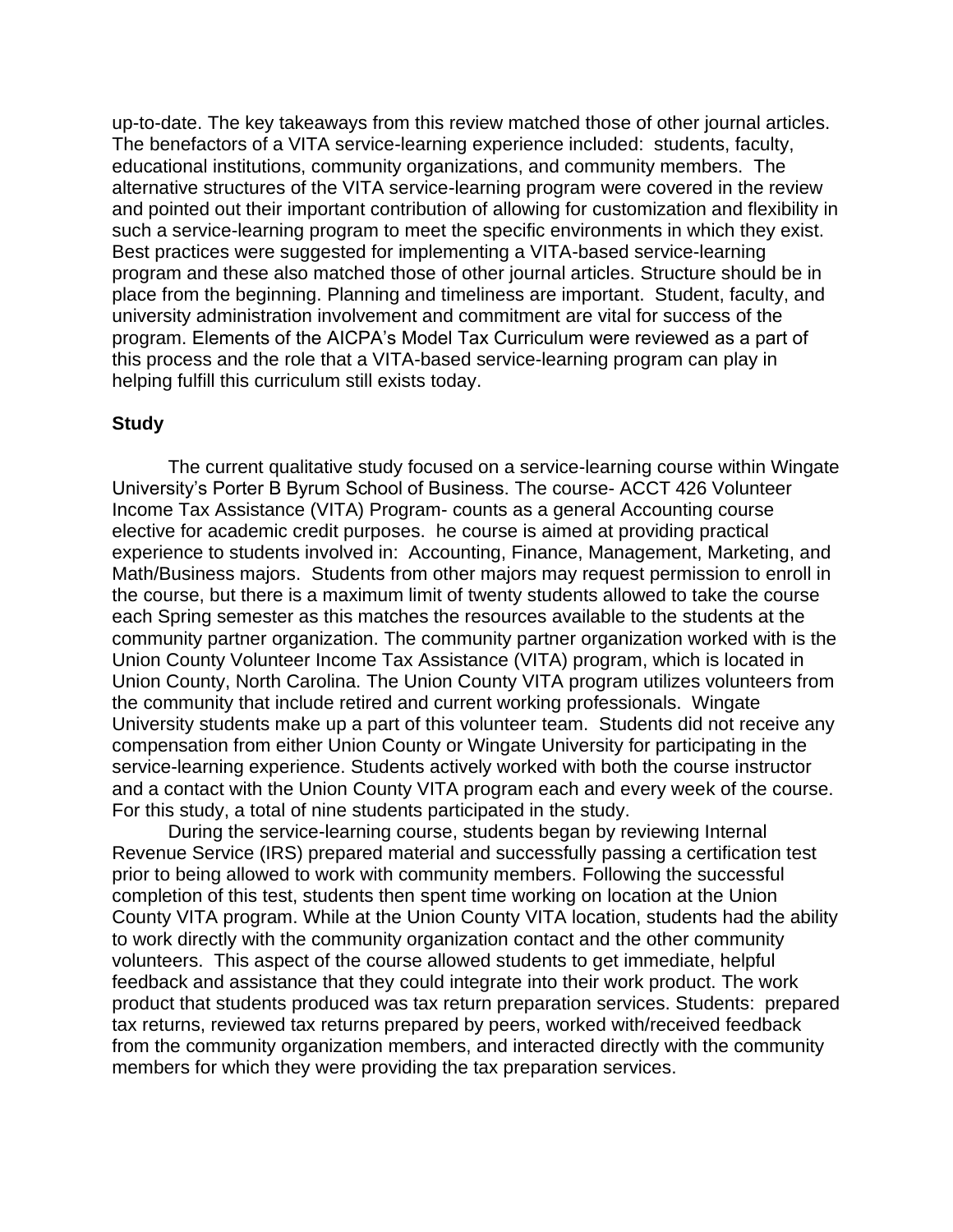During the service-learning course, students also spent time working on academic-related assignments to help ensure they received a complete service-learning experience. These academic-related assignments included opportunities to reflect on the service-learning experience at various points in the course. Weekly journals were kept by students (keeping everything anonymous related to names of community members) to allow for timely insight capture. Weekly check-ins were held by the instructor to allow students to share their experiences from the week with fellow students/instructor and allow for deeper levels of reflection.

Reflections were captured all throughout the service-learning experience. Reflections were specifically captured at the beginning, mid-point, and final-point of the service-learning experience for comparison purposes. hese reflections were captured through a combination of: weekly journals, weekly check-ins, and individual interviews conducted by the instructor. The combination of these approaches ensured comparable data was collected from each student. The data collected was compared with each other for similarities and differences in experiences. Follow-up questions were asked as needed to students to add insights or to get clarification of experience reflections. For this study, some of the follow-up questions pertained to how participants felt progressing through the service-learning course during a pandemic time period impacted their experiences. These responses were documented and stored for current and future comparison purposes. The three research questions for the study were:

- 1) What similarities existed among the experiences of the students involved in the ACCT 426 service-learning course?
- 2) What additional insights/unique experiences did students report having while being involved in the ACCT 426 service-learning course?
- 3) What impact did being in a pandemic have on the experiences of the students in the ACCT 426 service-learning course?

# **Study Findings**

For purposes of interpreting and comparing data, each student was randomly assigned a letter (A-I) and interpreted information for each student was stored under the assigned letter to help promote confidentiality. Any identifying information concerning a student or community member was removed from data as a part of this process. The data was then analyzed and findings created that addressed each of the three research questions. The findings are presented here in relation to each of those three research questions.

#### **Research Question 1**

Research Question 1) What similarities existed among the experiences of the students involved in the ACCT 426 service-learning course? To analyze the similarities that existed among the experiences of students, a Word Cloud tool was utilized. A Word Cloud tool allows you to select a group of words and a "word cloud" is generated. The size of the font of a word in a word cloud represents how frequent that word was present in the text from which the word cloud was created. The larger the font size, the more often that word was present. For this study, three word clouds were created.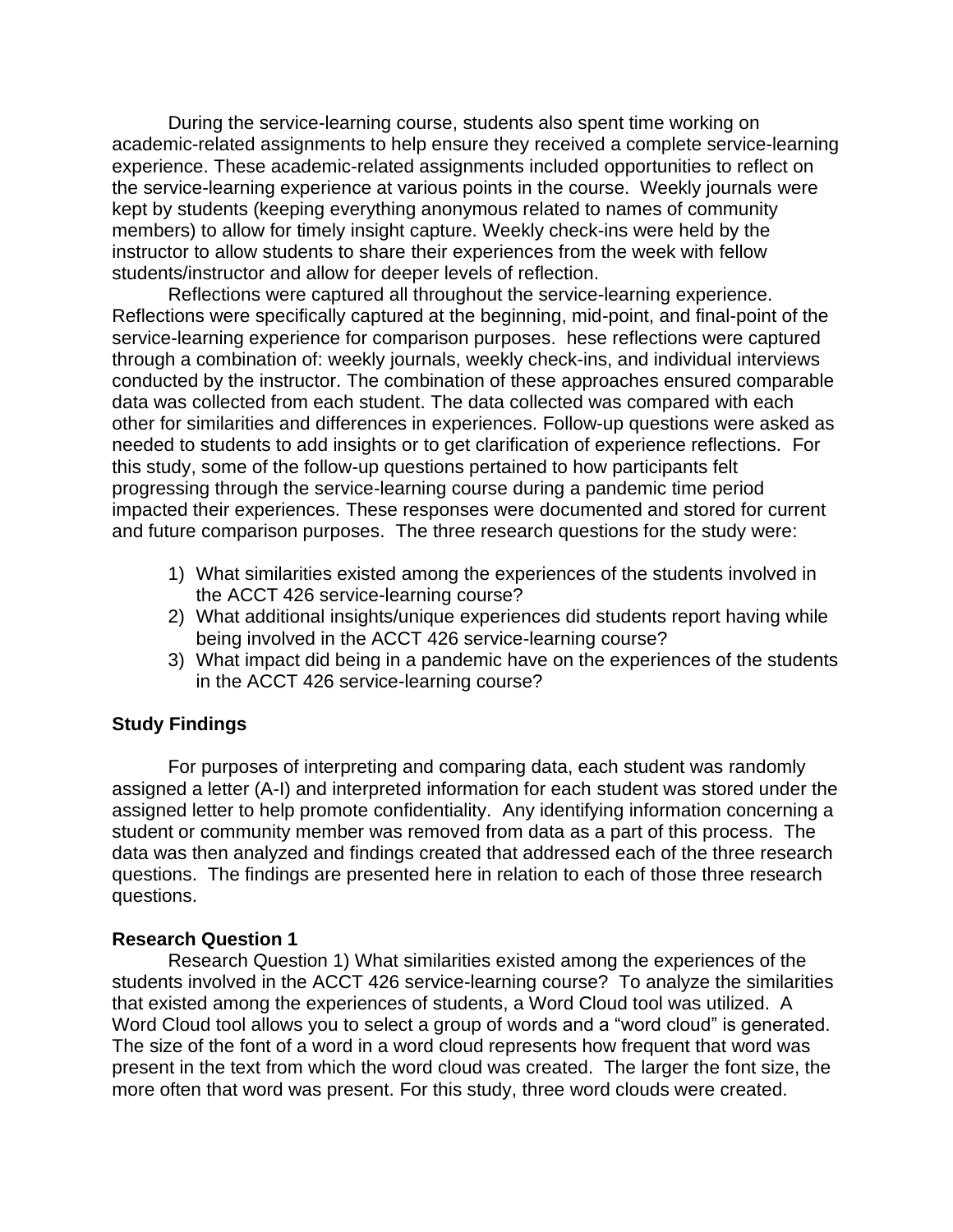These three word clouds were for specific points-in-time references that included the: starting point, midway point, and finishing point of the service-learning experience. The text analyzed came from a combination of each of the nine student's weekly journals and written data based on interviews conducted with students as appropriate for each specific point-in-time reference. The weekly journals and written data from the interviews were first reviewed and edited down to list only the action words related to experience reflection. His adjustment was made to remove clutter from the generated word cloud.

 Figure 1 represents the Starting Point Word Cloud that was created from the weekly journals and interviews conducted during the starting point (first week) of the course. At that point in time, the most commonly expressed words began with "certification test". These words were present this often due to the fact that students were required to successfully pass the IRS Certification Test before being allowed to work with community members and also to continue in the course. "Tax software" was mentioned often as students were using a tax software that was new to the vast majority of them. The remaining commonly-mentioned words dealt with emotions that the students were feeling at the start of the service-learning experience. These emotions included being motivated to do well in the experience and the course. These emotions also included being eager and excited for "real world experience". To go along with these emotions, was the emotion of feeling appreciative for the guidance and support that would be provided to the students during the experience and course. There were also the emotions of feeling nervous, confused, scared, and a little overwhelmed at times trying to get comfortable with how the experience and course were going to proceed. Finally, a couple of individuals even mentioned feeling enlightened to an entirely new approach to learning in a course.

#### Figure 1 Starting Point Word Cloud

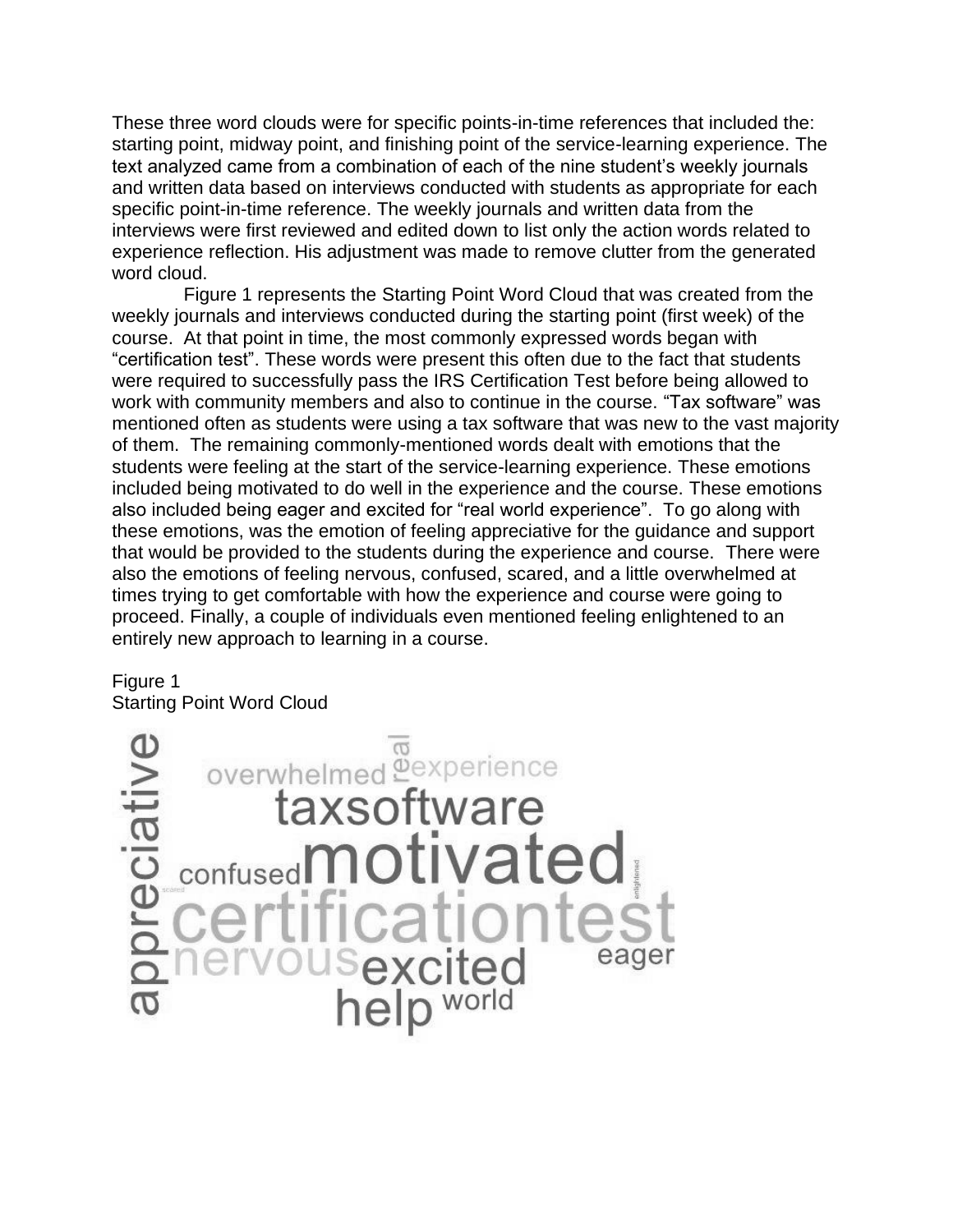Figure 2 represents the Midway Point Word Cloud that was created from the: weekly journals, midpoint reflection assignments, and interviews conducted during the midway point of the course. At the midway point, community member interaction and phone calls were some of the most similarly reported terms from students. These were present because students were both assisting community members when they picked up their returns and making phone calls to community members to go over their tax return with them. Helping people and helping community were also very common words as students were allowed to recognize the impact their work was having on people and the community. Confidence was beginning to be gained by many students, while they still reported making mistakes. However, feelings of appreciation for the access to resources and teamwork from other VITA volunteers helped students learn from the mistakes. The returns that the students began working with were often simple in nature, but students reported moving toward more complex tax returns. Getting out of their comfort zone was allowing students to continue to experience the real-world impact of their service-learning.

#### Figure 2 Midway Point Word Cloud



Figure 3 represents the Final Point Word Cloud that was created from the: weekly journals, final reflection assignments, and interviews conducted during the final point of the course. Students reported community member appreciation consistently as they had now had more interaction with community members. Students also reported continued appreciation for the teamwork and support that they received from the other VITA volunteers. Students continued to mention the real-world experience that they were gaining and the fulfillment they received from providing a community service. Students did report having to learn to accept that they were leaving unfinished work behind for others to finish due to waiting on information to be returned from the community members. Students reported that this experience could not have taken place in a regular academic course. With this said, students did report feelings of relief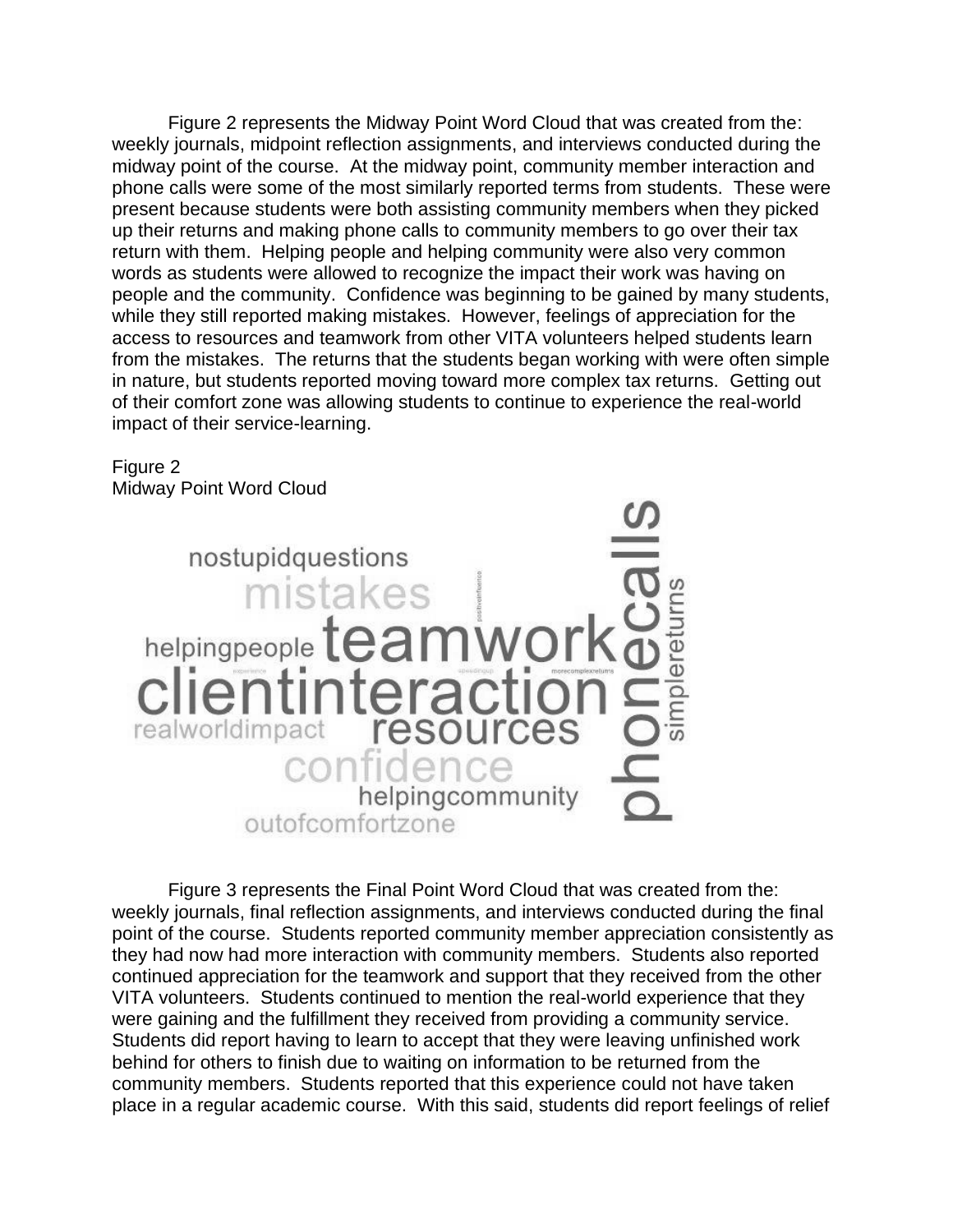that they had successfully progressed through the entire course and were now ready to take what they had learned with them into when they began their practical work experience.

Figure 3 Final Point Word Cloud

# worldexperience teamwork communityservice real fulfillment relief

There were a couple of interesting insights that could be taken from comparing the three word clouds with each other. One insight, which is the more expected of the two, is that reflections of nervousness and uneasiness in the first word cloud changed over to reflections of fulfillment and relief by the third word cloud. This is expected because entering into a new experience opportunity does bring about certain amounts of uneasy emotions. Once the experience had begun, students started understanding how things would proceed and that they were capable of being successful in the experience. This led to the students' feeling of relief at the conclusion of the experience, as well as fulfillment that the experience was meaningful. second insight, which matches the reflections made by students at each point in the experience, is the shift from the beginning where there was much focus on the practical and technical aspects of the experience process to the conclusion where there was much more focus on the services being provided and the interaction with the community members that were receiving the services. Both of these insights are important to note as they both work together to demonstrate the achievement of an impactful true service-learning experience.

# **Research Question 2**

Research Question 2) What additional insights/unique experiences did students report having while being involved in the ACCT 426 service-learning course? Analyzing the similarities of reflections was important because it allowed an understanding of aspects that were consistently experienced in the service-learning course. However, more depth was added to the analysis by analyzing meaningful reflections made that were experienced by even just one of the students. The analysis was based on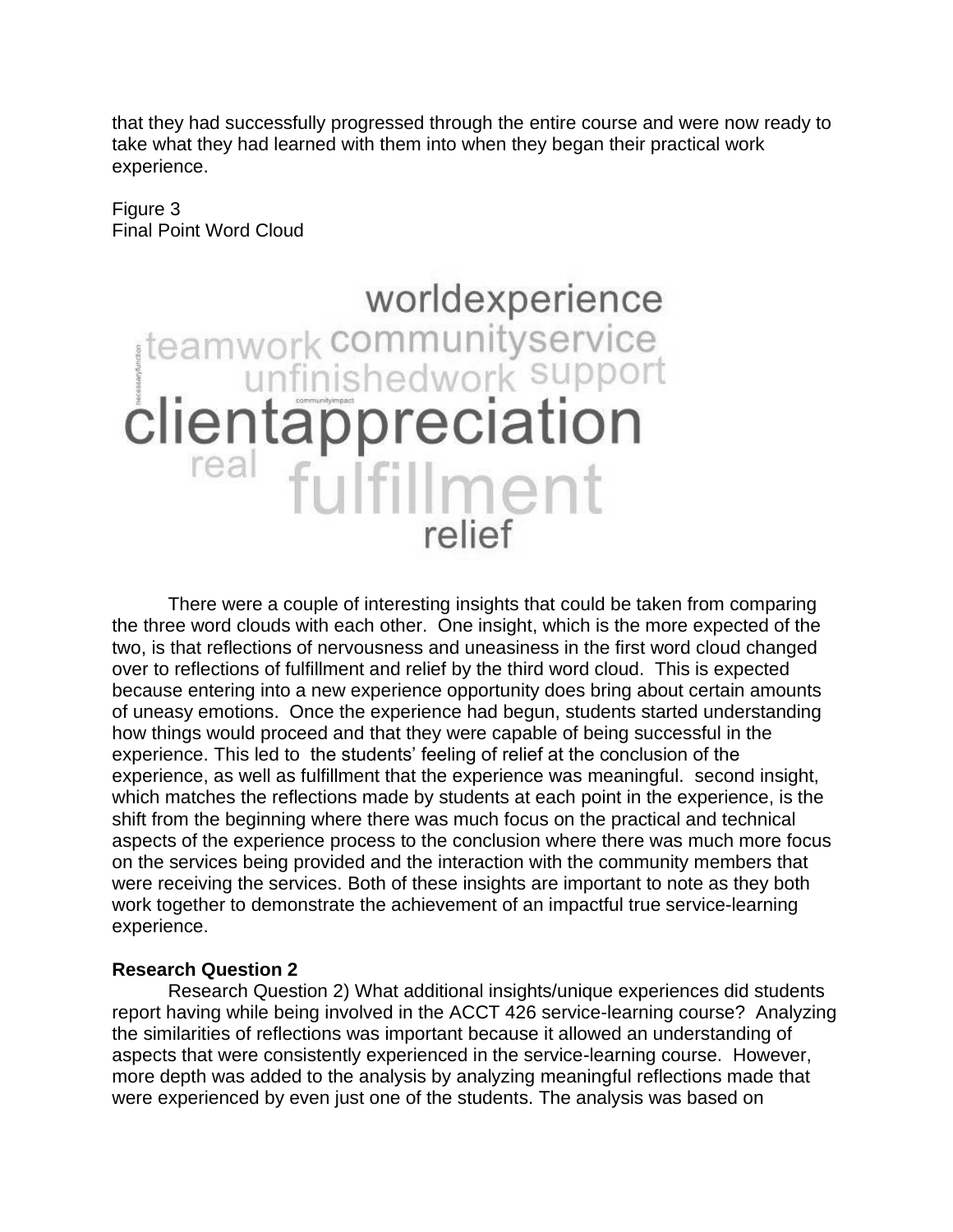reviewing the weekly journals and written data based on interviews conducted with students and selecting the meaningful reflections that were present. The purpose of this analysis was to demonstrate that a reflection did not have to be experienced by a majority of the students in order to be meaningful.

One student reflected at the beginning about being nervous because their native language was not English. They were concerned as this might add another level of confusion in addition to becoming comfortable with the technical aspects of using the tax software. As the student continued progressing through the experience, they reported that the nervousness about the potential language barrier was not an issue. In fact, the student found that some of the community members that they interacted with had the same native language as they did. Thus, the student was able to see how the different native language could be of benefit in certain situations. The student also reported that, overall, community members were just grateful that there were individuals willing to help them by providing an important service they needed.

A second student reflected on being intimidated by the idea of "the front desk" role when they started the experience. The front desk role was a role that was alternated among volunteers where the individual working the front desk had the first inperson interaction with the community members when they either came to drop off their tax returns or pick up and sign their completed tax returns. The student reported observing others work in that role and trying to get comfortable with it for when it came their turn to serve. After serving in that role, the student reflected that it turned out a lot of the intimidation was only in their mind. The student found out that they still had a lot of support options and individuals to assist them as needed. The student reflected that this role was actually one of the more impactful experiences that they had in the experience. The student was directly interacting with the community members and this helped connect the link between completing a service of tax return preparation and providing a service of tax return preparation to community members.

A third student reflected upon an experience they had with a particular community member that they felt a connection with because they were around the same age as each other and could feel for the situation the taxpayer was in: single parent, working several jobs, and trying to finish school. Everything seemed fine until the return was rejected for having a social security number used on the return rejected (after the community member left). The student reflected on how they and the on-site coordinator both were optimistic that the situation could be corrected quickly and easily. However, the on-site coordinator determined that the social security number that was provided by the community member was associated with an entirely different individual. Although many attempts to contact the community member were made, the community member refused to return any contact over an extended period of time. The student reflected on having conversations with both the on-site coordinator and the course instructor that sometimes situations like this arose and there was only so much that could be done on their side of the service. The student summarized the reflection on the fact that, although most community members were very excited and appreciative of the services that were being provided to them, this experience served as an important learning experience that one should not always expect the community member to be appreciative and that this lack of appreciation was not driven by the student or the community organization.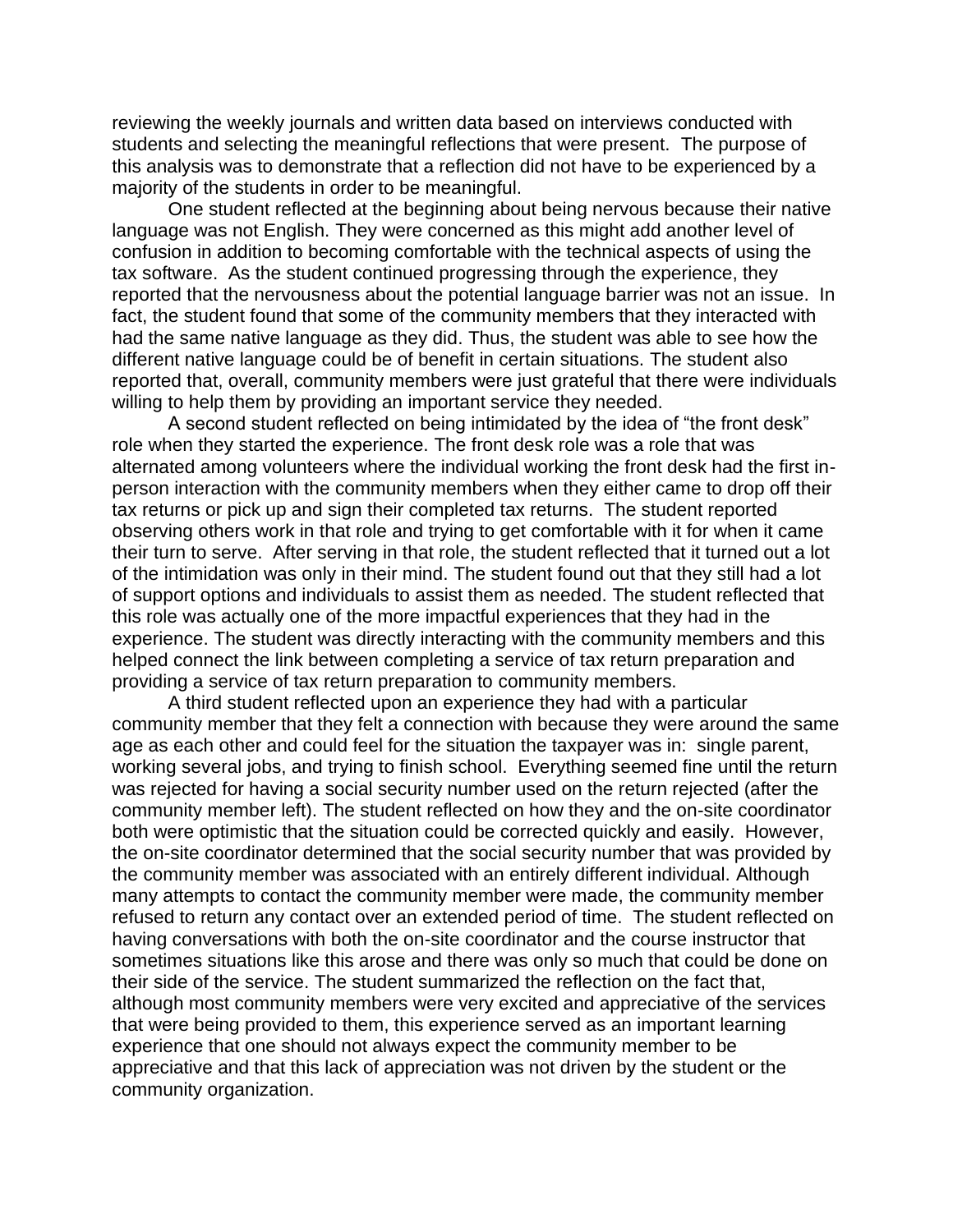A fourth student reflected on how their view of what was the most important aspect of the service-learning changed from the beginning of the experience to the end of the experience. The student reflected entering into the experience with a focus on the most important aspect of the experience being the technical tax preparation skills that they would practice. The student did reflect that this was an important aspect of the experience and was vital because one needed to be technically competent in order to be useful. However, the student reflected on what they had overlooked at the beginning of the experience. The student reflected that, by the end of the experience, they were able to realize the most important aspect of the experience for them was the ability to see the impact on the individuals for which they were preparing the tax returns. The student reflected the experience helped them move from a focus of completing paper forms to providing an important service to community members.

# **Research Question 3**

Research Question 3) What impact did being in a pandemic have on the experiences of the students in the ACCT 426 service-learning course? In an ideal situation, this third research question would not be necessary. However, it would be naïve to believe that the fact that Spring Semester 2021 took place during a pandemic time with many restrictions in place did not have an impact on the students' servicelearning experience. To provide reflections related to this research question, a combination of insights from the community organization on-site coordinator, students' reflections and interviews, and instructor insights were intertwined. The reason for the addition of the community organization on-site coordinator and instructor insights were based on the fact that a student who had never participated in a normal "tax season" might not be able to recognize some of the differences.

The first notable impact that the pandemic had on the service-learning experience was the fact that the Internal Revenue Service (IRS) delayed the start of accepting the filing of tax returns and reported that the first tax returns would be accepted electronically on February 12, 2021 (Internal Revenue Service, 2021). This delay was due to legislation that was signed into effect at the end of calendar year 2020. The IRS needed time to interpret the legislation and integrate how these legislation changes would be handled in the computerized tax system. The impact this delay had on the service-learning experience involved a delay in obtaining the IRS training materials that students reviewed as part of their preparation for taking the IRS Certification Exam. Students did note this aspect by stating that there was more pressure than anticipated at the front of the experience by having only weeks to review materials and also pass the certification exam. In year's past, the review materials were made available at the end of the previous calendar year. This impact also created a delay in being able to start working on location at the community member organization and some students felt this increased their level of initial anxiety that they then took in with them when they were allowed to begin working on location and begin interacting with other volunteers and the on-site coordinator.

A second notable impact that the pandemic had on the service-learning experience was related to how information was obtained from community members and tax returns were prepared. Due to contact limitations in place, community members dropped off their information to be prepared at the Volunteer Income Tax Assistance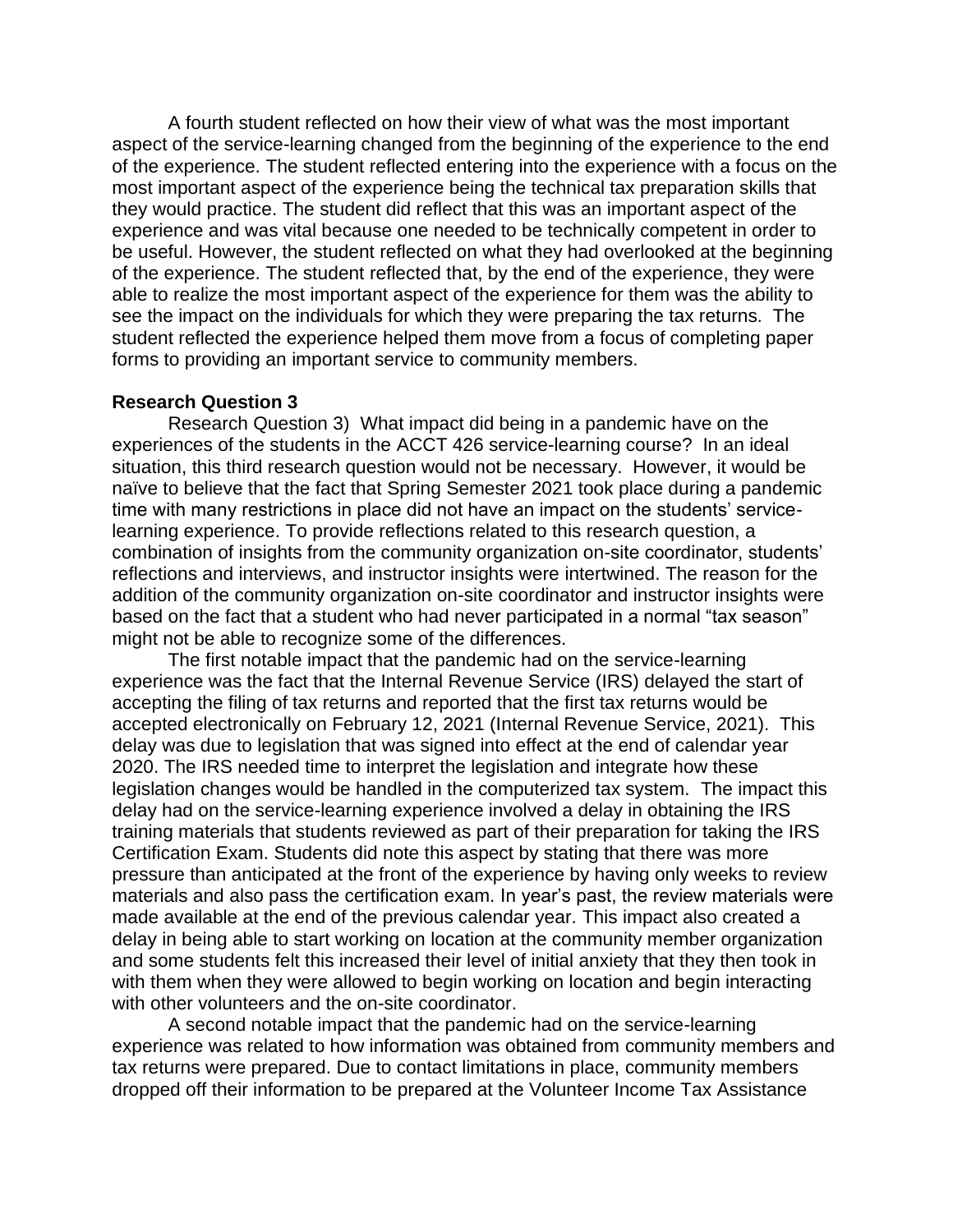(VITA) location. Students then picked up the information upon arriving at the location and prepared the return, noting any missing information that needed to be obtained from the community member. Students did place calls with the community member to obtain the missing information. Once the information was obtained, the return was completed and then sent to review. Once reviewed, the return was then passed to the front desk and the community member returned to the office to review and sign the return for electronic filing. In non-pandemic years, community members would bring their information with them to the VITA location. They would meet with a volunteer who would enter in information as they interacted with the community member. If any information was missing, the community member was given a list of that information and left knowing what to obtain and bring back with them to complete the filing of the return. If there was no information missing, or when the community member brought back the information, the return was completed and prepared for filing at that time. The impact this change in operation flow had on student experience was that it reduced the amount of time spent in direct interaction with community members. This is important to note since many students reflected on the ability to interact with and connect with the community members that they served as an important aspect of the service-learning experience.

A third notable impact that the pandemic had on the service-learning experience was related to the number of community members that took advantage of the tax preparation service. The VITA on-site coordinator reported that the number of community members that were utilizing the service was noticeably less than in prior non-pandemic years. Community members that were contacted reported either going to another service where they could meet in person or waiting until later in the year to file their tax return, which would move the return filing beyond the time period in which students were connected with the VITA program. The impact this reduction had on student experience was that students did not complete as many tax returns and, thus, interact with as many community members as they would have in a non-pandemic period.

#### **Conclusions/ Study Limitations/Recommendations for Future Research**

ACCT 426- Volunteer Income Tax Assistance (VITA) Program was a course developed specifically to operate as a service-learning experience for students. Service-learning has similarities with other types of service activities such as community service and Internships. However, a true service-learning experience goes beyond either of those activities in that it contains academic and reflection-type elements for participants to get a deeper level of fulfillment. Service-learning experiences are growing in popularity within higher education settings. When implemented correctly, service-learning experiences offer an unique and impactful method of student development.

Accounting programs, in particular, are beginning to add depth to their program offerings through the implementation of service-learning. A natural fit for servicelearning within an accounting program is through the offering of a VITA-related course. The current study was developed and focused on the ACCT 426- Volunteer Income Tax Assistance (VITA) course offered during the Spring 2021 semester by Wingate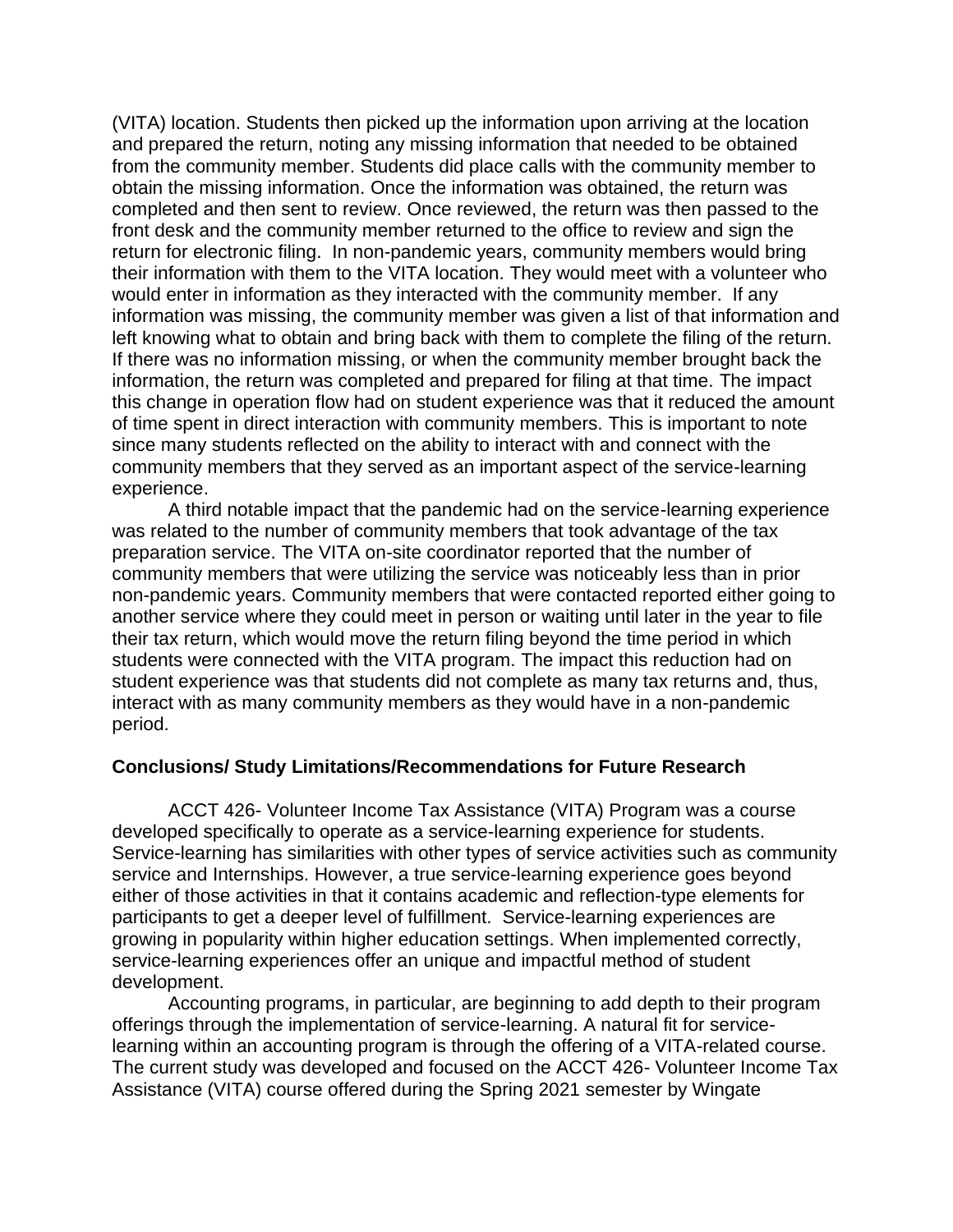University in Wingate, North Carolina. The major components of the course included practical on-site experience working with the Union County North Carolina VITA program. Students also were provided additional academic and reflection-type activities to add depth and ensure true service-learning.

Three research questions were developed and addressed in this study. The first research question related to looking at the similarities in reflections made by students during the service-learning experience. Three specific time points were focused on and included the: initial, midpoint, and conclusion points. Word clouds were used to illustrate the many similarities among the reflections of students at each of these points in time. The second research question related to adding reflections that, although not made by a majority of students, were meaningful to the students that did make them. The purpose of this research question was to add detail to the reflections. The third research question related to noting elements of being in a pandemic period had on the service-learning experience of students. The purpose of this research question was to add documentation to assist in both the analysis of the current study and future studies that might or might not take place in pandemic time periods.

There were some limitations in the current study. The pandemic period does account for having an impact on some of these limitations. For instance, the pandemic caused precautions to be taken as far as changes in how individuals were allowed to have contact and interact with each other. There were limitations on number of individuals allowed in one location at one time. There were also changes in how courses in general were being offered to students during the Spring semester and some students opted to take online courses and not be on or near the University campus. This relates to one of the limitations in that less students ended up staying registered in the course than originally anticipated. Out of a maximum enrollment of twenty, nine students stayed enrolled and participated in the study. This limitation represents an opportunity for future research to have twenty students enrolled and participating in the course. The increase in number of students would increase the strength and confidence that can be placed into the analysis of the collected data.

On the community side, the pandemic also had an impact by reducing the number of community members that utilized the Union County VITA program during Spring 2021. By reducing the number of community members using the service, less tax returns were prepared by and less interactions were made with the students that participated. This limitation represents a second opportunity for future research in conducting a study when the community members participation is back to a normal year level. The more returns students complete and more interactions that students have with community members provide even more chances for student reflections. The more student reflections made, the more data available for analysis and comparison purposes. These pandemic-related limitations are important to note as Spring 2022 would be a great next time period in which to conduct a similar study. If the Spring 2022 time period also occurs during a pandemic period, comparisons between the two time periods will be more straightforward. If the Spring 2022 time period occurs in a nonpandemic time period, then adjustments will need to be made in the analysis and comparison of the two time periods.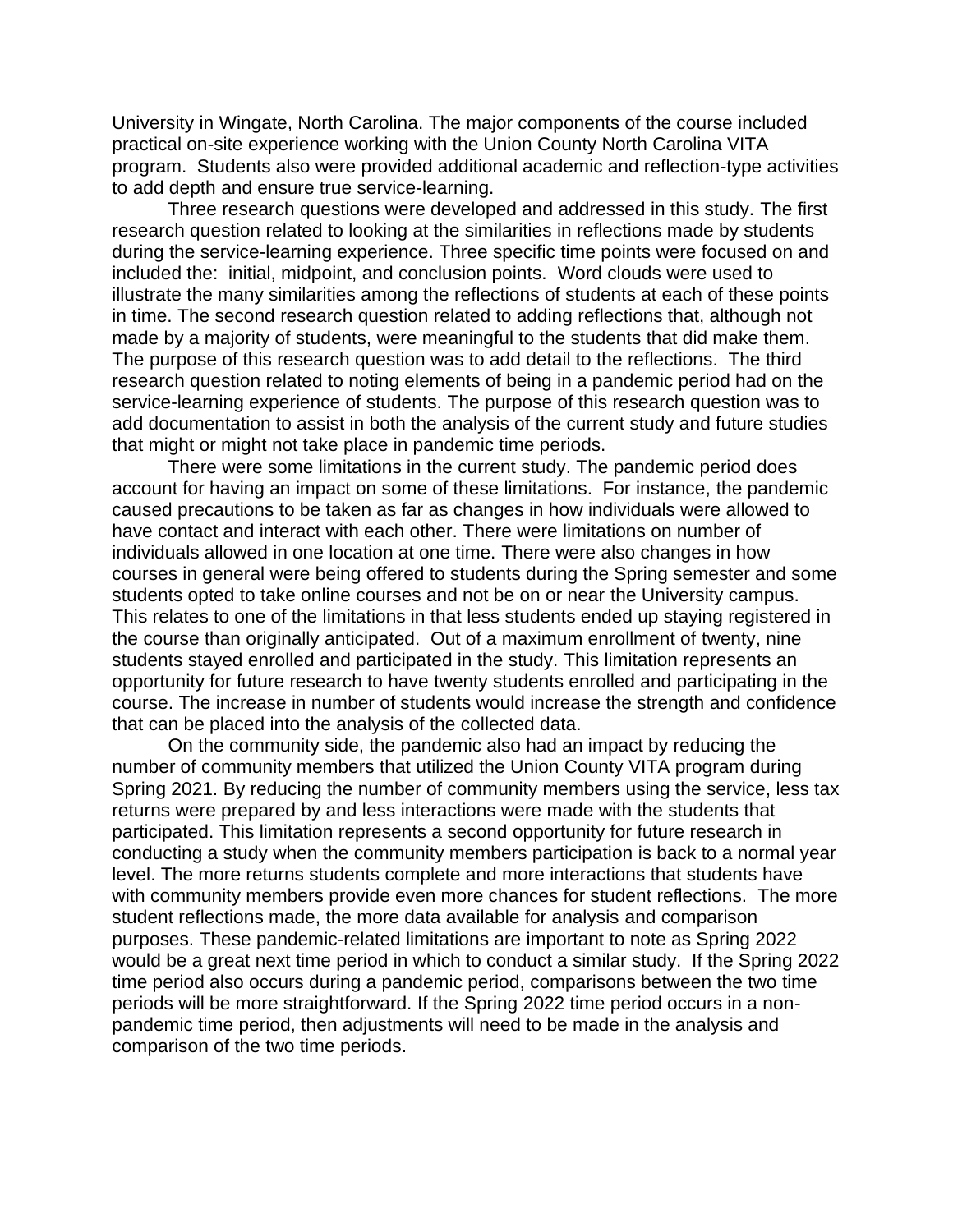#### **References**

Blanthorne, C., & Westin, S. (2016). VITA: A comprehensive review of the literature and an analysis of the program in accounting education in the u.s. *Issues in Accounting Education 31(1)*. 51-69.

Block, E., & Bartkus, V. (2019). Learning to serve: Delivering partner value through service-learning projects. *Academy of Management Learning & Education 18(3)*. 361- 387.

Bootsma, M., Jeffrey, C., & Perkins, J. (2021). Is there learning in service learning? Measuring the extent to which VITA participation improves student technical competence and soft skills. *Issues in Accounting Education 36(2)*. 21-42.

Butin, D. (2015). Dreaming of justice: critical service-learning and the need to wake up. *Theory into Practice 54(1)*. 5-10.

Celio, C., Durlak, J., & Dymnicki, A. (2011). A meta-analysis of the impact of service learning on students. *Journal of Experimental Education 34(2)*. 164-181.

Conner, J. & Erickson, J. (2017). When does service-learning work? Contact theory and service-learning courses in higher education. *Michigan Journal of Community Service Learning 23(2)*. 56-65.

Gujarathi, R., & McQuade R. (2002). Service-learning in business schools: A case study in an intermediate accounting course. *Journal of Education for Business, 77(3).*  144-150.

Hurt, B. (2007). Teaching what matters: A new conception of accounting education. *Journal of Education for Business 82(5)*. 295-299.

Internal Revenue Service (IRS). 2021 tax filing season begins feb. 12; IRS outlines steps to speed refunds during pandemic. Press Release Date: January 15, 2021. Located online on 7/25/2021 @ [https://www.irs.gov/newsroom/2021-tax-filing-season](https://www.irs.gov/newsroom/2021-tax-filing-season-begins-feb-12-irs-outlines-steps-to-speed-refunds-during-pandemic)[begins-feb-12-irs-outlines-steps-to-speed-refunds-during-pandemic.](https://www.irs.gov/newsroom/2021-tax-filing-season-begins-feb-12-irs-outlines-steps-to-speed-refunds-during-pandemic)

Keyes, L., & Jang, H. (2021). Service learning in an undergraduate volunteer management course. *Journal of Nonprofit Education and Leadership 11(2)*. 86-98.

McCoskey, M., & Warren, D. (2003). Service-learning: An innovative approach to teaching accounting: a teaching note. *Accounting Education 12(4)*. 405-413.

Papamarcos, S. (2002). The "next wave" in service-learning: Integrative, team-based engagements with structural objectives. *Review of Business (Spring 2002)*. 31-38.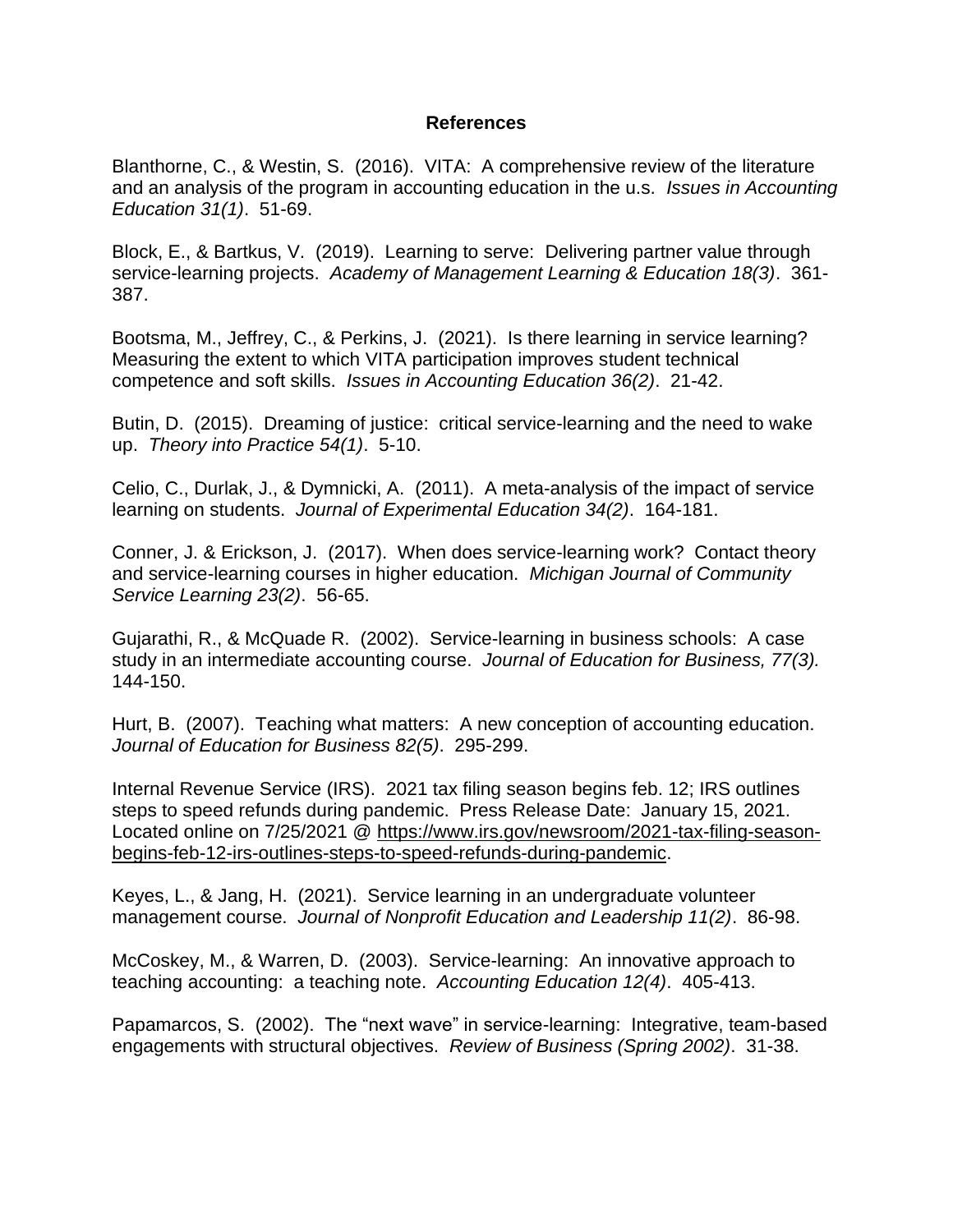Price, D., & Smith, D. (2008). Income tax service learning opportunities: A look at alternative models. *Global Perspectives on Accounting Education 5*. 43-53.

Rama, D., Ravenscroft, S., Wolcott, S., & Zlotkowski, E. (2000). Service-learning outcomes: Guidelines for educators and researchers. *Issues in Accounting Education 15(4)*. 657-692.

Still, K., & Clayton, P. (2004). Utilizing service-learning in accounting programs. *Issues in Accounting Education, 19(4)*. 469-486.

Strupeck, C. & Whitten, D. (2004). Accounting service-learning experiences and the IRS volunteer income tax assistance programme: A teaching note. *Accounting Education 13(1)*. 101-112.

Thomas, L., & Ambrosini, V. (2019). The future role of the business school: A value cocreation perspective. *Academy of Management Learning & Education 20(2)*. 249- 269.

Tschopp, D. (2004). The Seneca babcock business plan: A case study in using service learning to meet the AICPA core competencies. *Journal of Education for Business 79(5)*. 261-266.

Wakefield, M., & Sissom, L. (2013). Energize teaching: Get back to basics and get real. *Business Education Innovation Journal 5(2)*. 114-119.

Wingate University. (2020). Wingate University Academic Catalog 2020-2021. 162.

Zamora, V. (2011). Using a social enterprise service-learning strategy in an introductory management accounting course. *Issues in Accounting Education 27(1)*. 187-226.